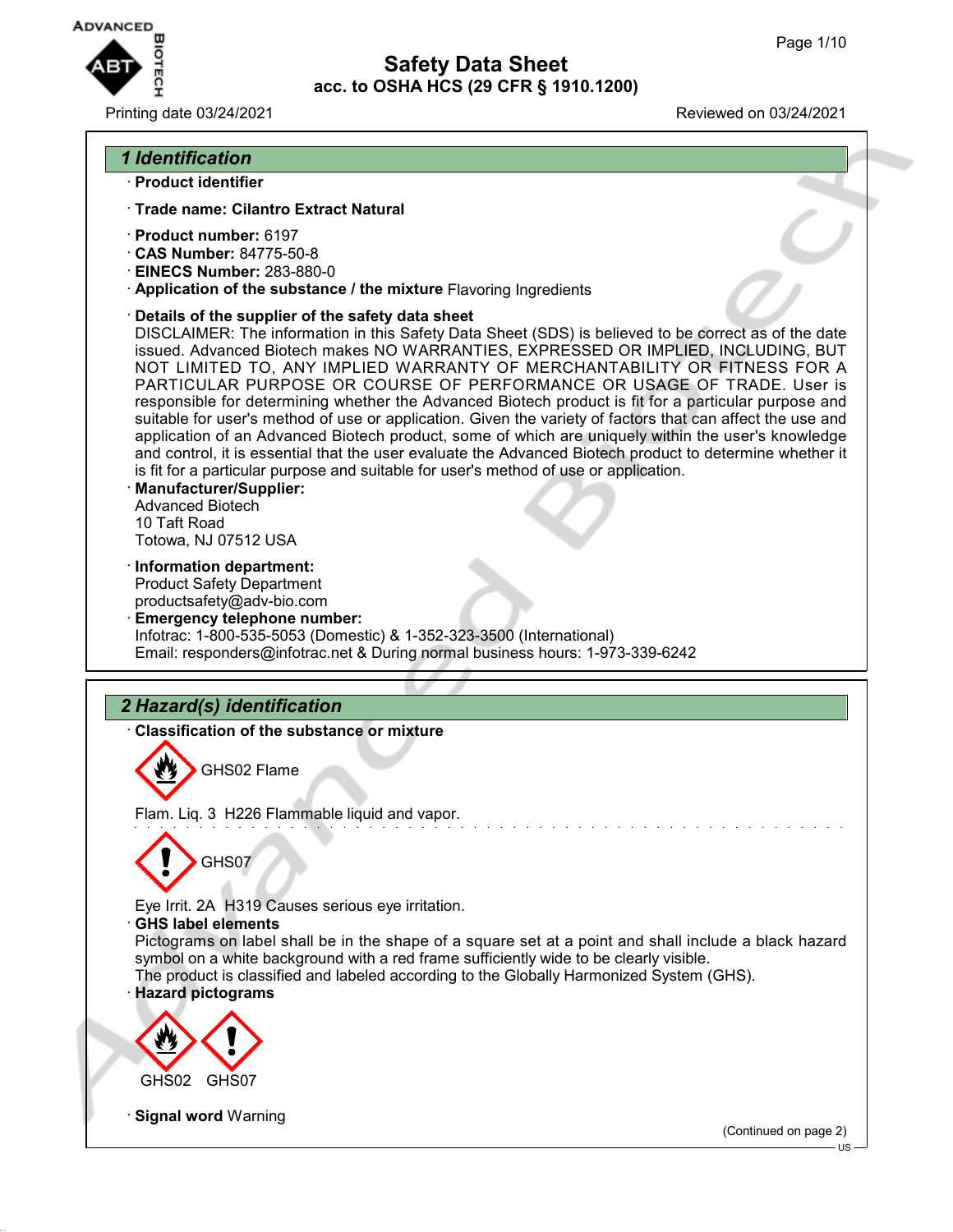

Printing date 03/24/2021 **Printing date 03/24/2021** 

#### **Trade name: Cilantro Extract Natural** (Continuation of page 1) · **Hazard statements** H226 Flammable liquid and vapor. H319 Causes serious eye irritation. · **Precautionary statements** P210 Keep away from heat/sparks/open flames/hot surfaces. - No smoking.<br>P241 See explosion-proof electrical/ventilating/lighting/equipment. Use explosion-proof electrical/ventilating/lighting/equipment. P303+P361+P353 If on skin (or hair): Take off immediately all contaminated clothing. Rinse skin with water/shower. P305+P351+P338 If in eyes: Rinse cautiously with water for several minutes. Remove contact lenses, if present and easy to do. Continue rinsing. P403+P235 Store in a well-ventilated place. Keep cool.<br>P501 Dispose of contents/container in accordance Dispose of contents/container in accordance with local/regional/national/international regulations. · **Classification system:** · **NFPA ratings (scale 0 - 4)** 2 3  $\overline{\mathbf{0}}$ Health  $= 2$  $Fire = 3$ Reactivity =  $0$ · **HMIS-ratings (scale 0 - 4) HEALTH**  FIRE **REACTIVITY** 0  $|2|$ 3 Health  $= 2$  $Fire = 3$ Reactivity =  $0$ · **Other hazards** · **Results of PBT and vPvB assessment** · **PBT:** Not applicable. · **vPvB:** Not applicable. *3 Composition/information on ingredients* · **Chemical characterization: Mixtures**

· **Description:** Mixture of the substances listed below with nonhazardous additions.

## · **Dangerous components:**

| CAS: 64-17-5<br>'Ethyl alcohol | Eye Irrit. 2A, H319 Polar Liq. 2, H319 | 25-50% |
|--------------------------------|----------------------------------------|--------|
|                                |                                        |        |
| EINECS: 200-578-6              |                                        |        |
|                                |                                        |        |
|                                |                                        |        |

### *4 First-aid measures*

- · **Description of first aid measures**
- · **General information:** Immediately remove any clothing soiled by the product.
- · **After inhalation:** Supply fresh air; consult doctor in case of complaints.
- · **After skin contact:** Immediately rinse with water.
- · **After eye contact:**
- Rinse opened eye for several minutes under running water. If symptoms persist, consult a doctor.
- After swallowing: If symptoms persist consult doctor.
- · **Information for doctor:**
- · **Most important symptoms and effects, both acute and delayed**

No further relevant information available.

(Continued on page 3)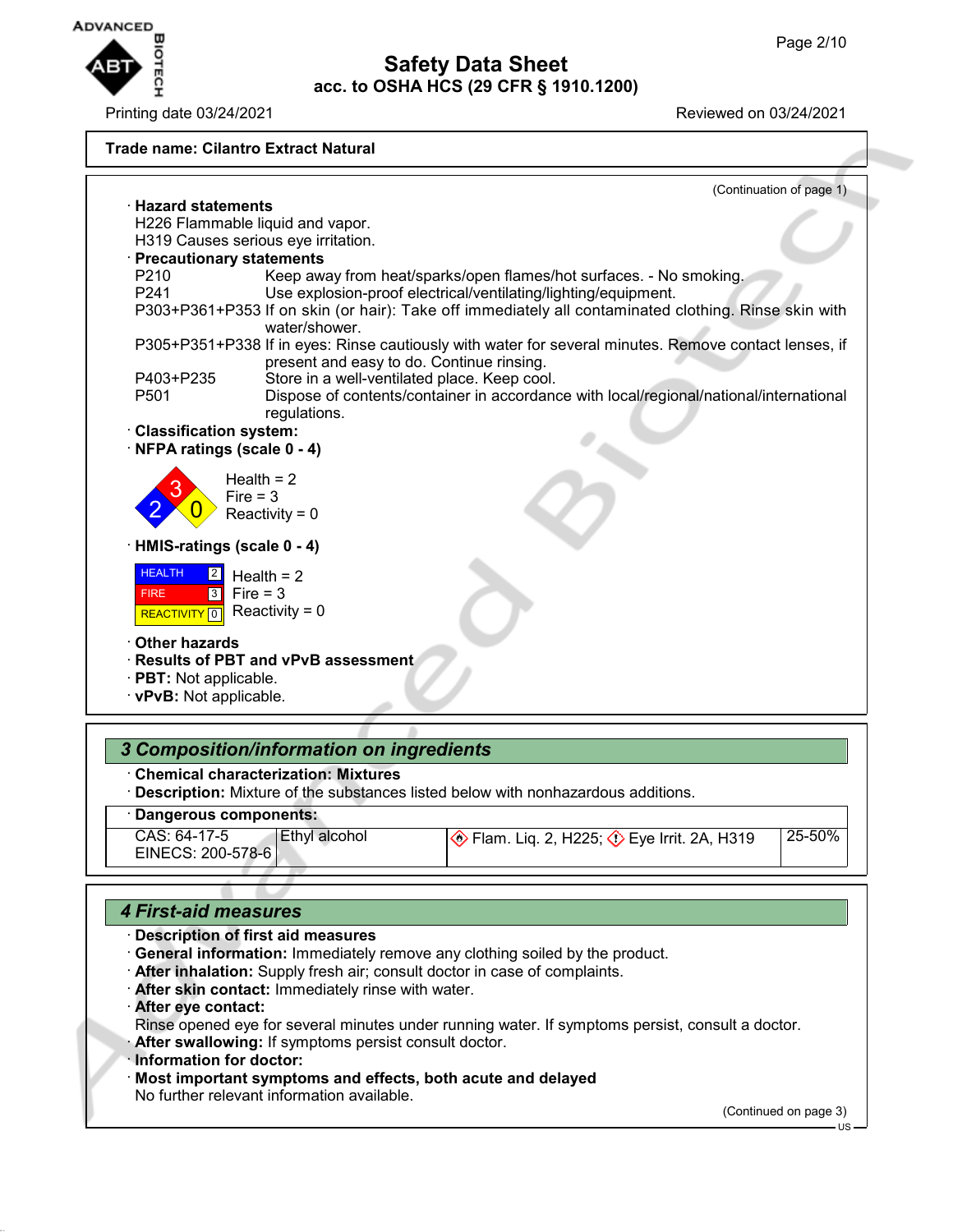

#### Printing date 03/24/2021 **Printing date 03/24/2021**

(Continuation of page 2)

#### **Trade name: Cilantro Extract Natural**

· **Indication of any immediate medical attention and special treatment needed** No further relevant information available.

### *5 Fire-fighting measures*

- · **Extinguishing media**
- · **Suitable extinguishing agents:**

CO2, extinguishing powder or water spray. Fight larger fires with water spray or alcohol resistant foam.

- · **Special hazards arising from the substance or mixture** No further relevant information available.
- · **Advice for firefighters**
- · **Protective equipment:** No special measures required.
- · **Additional information**

Cool endangered receptacles with water spray.

Collect contaminated fire fighting water separately. It must not enter the sewage system.

### *6 Accidental release measures*

- · **Personal precautions, protective equipment and emergency procedures** Wear protective equipment. Keep unprotected persons away.
- · **Environmental precautions:** Dilute with plenty of water.
- Do not allow to enter sewers/ surface or ground water.
- · **Methods and material for containment and cleaning up:**

Absorb with liquid-binding material (sand, diatomite, acid binders, universal binders, sawdust). Dispose contaminated material as waste according to item 13.

Ensure adequate ventilation.

- **Reference to other sections** See Section 7 for information on safe handling. See Section 8 for information on personal protection equipment. See Section 13 for disposal information.
- · **Protective Action Criteria for Chemicals**

#### · **PAC-1:**

All components have the value 1,800 ppm.

· **PAC-2:**

All components have the value 3300\* ppm.

· **PAC-3:**

All components have the value 15000\* ppm.

# *7 Handling and storage*

- · **Handling:**
- · **Precautions for safe handling** No special precautions are necessary if used correctly. · **Information about protection against explosions and fires:**
- Keep ignition sources away Do not smoke.
- Protect against electrostatic charges.

(Continued on page 4)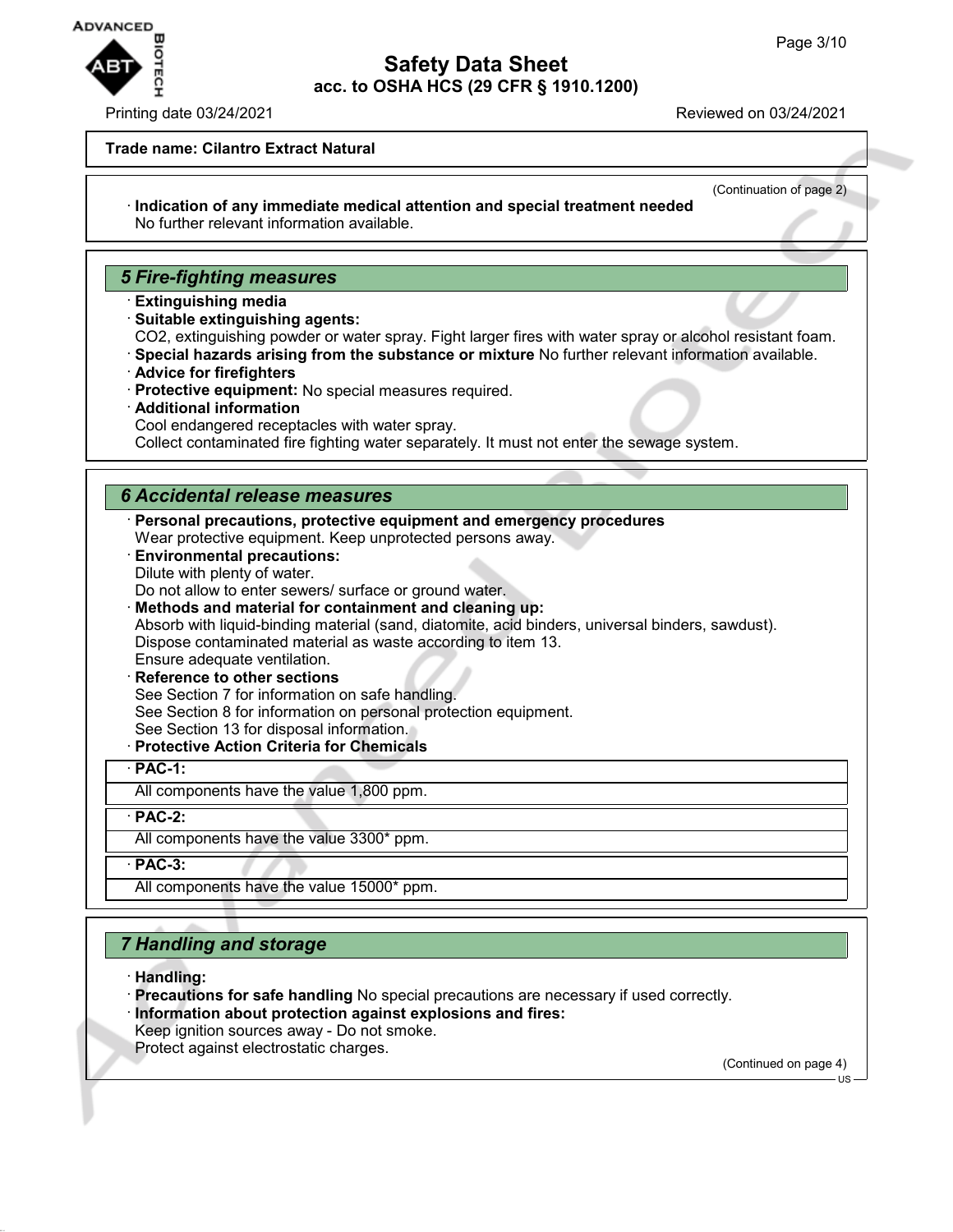

Printing date 03/24/2021 Reviewed on 03/24/2021

### **Trade name: Cilantro Extract Natural**

(Continuation of page 3)

- · **Conditions for safe storage, including any incompatibilities**
- · **Storage:**
- · **Requirements to be met by storerooms and receptacles:** No special requirements.
- Please refer to product specification for product storage requirements.
- · **Information about storage in one common storage facility:** Not required.
- · **Further information about storage conditions:** Keep receptacle tightly sealed.
- · **Specific end use(s)** No further relevant information available.

## *8 Exposure controls/personal protection*

· **Additional information about design of technical systems:** No further data; see item 7.

· **Control parameters**

· **Components with limit values that require monitoring at the workplace:**

### **CAS: 64-17-5 Ethyl alcohol**

PEL Long-term value: 1900 mg/m<sup>3</sup>, 1000 ppm

- REL Long-term value: 1900 mg/m<sup>3</sup>, 1000 ppm
- TLV Short-term value:  $1880 \text{ mg/m}^3$ , 1000 ppm

· **Additional information:** The lists that were valid during the creation were used as a basis.

- · **Exposure controls**
- · **Personal protective equipment:**
- · **General protective and hygienic measures:** Keep away from foodstuffs, beverages and feed. Immediately remove all soiled and contaminated clothing. Wash hands before breaks and at the end of work.

Avoid contact with the eyes.

- Avoid contact with the eyes and skin.
- · **Breathing equipment:** Not required.
- · **Protection of hands:**



Protective gloves

The glove material has to be impermeable and resistant to the product/ the substance/ the preparation. Due to missing tests no recommendation to the glove material can be given for the product/ the preparation/ the chemical mixture.

Selection of the glove material should be based on consideration of the penetration times, rates of diffusion and the degradation

· **Material of gloves**

The selection of the suitable gloves does not only depend on the material, but also on further marks of quality and varies from manufacturer to manufacturer. As the product is a preparation of several substances, the resistance of the glove material can not be calculated in advance and has therefore to be checked prior to the application.

#### · **Penetration time of glove material**

The exact break through time has to be determined by the manufacturer of the protective gloves and has to be observed.

(Continued on page 5)

US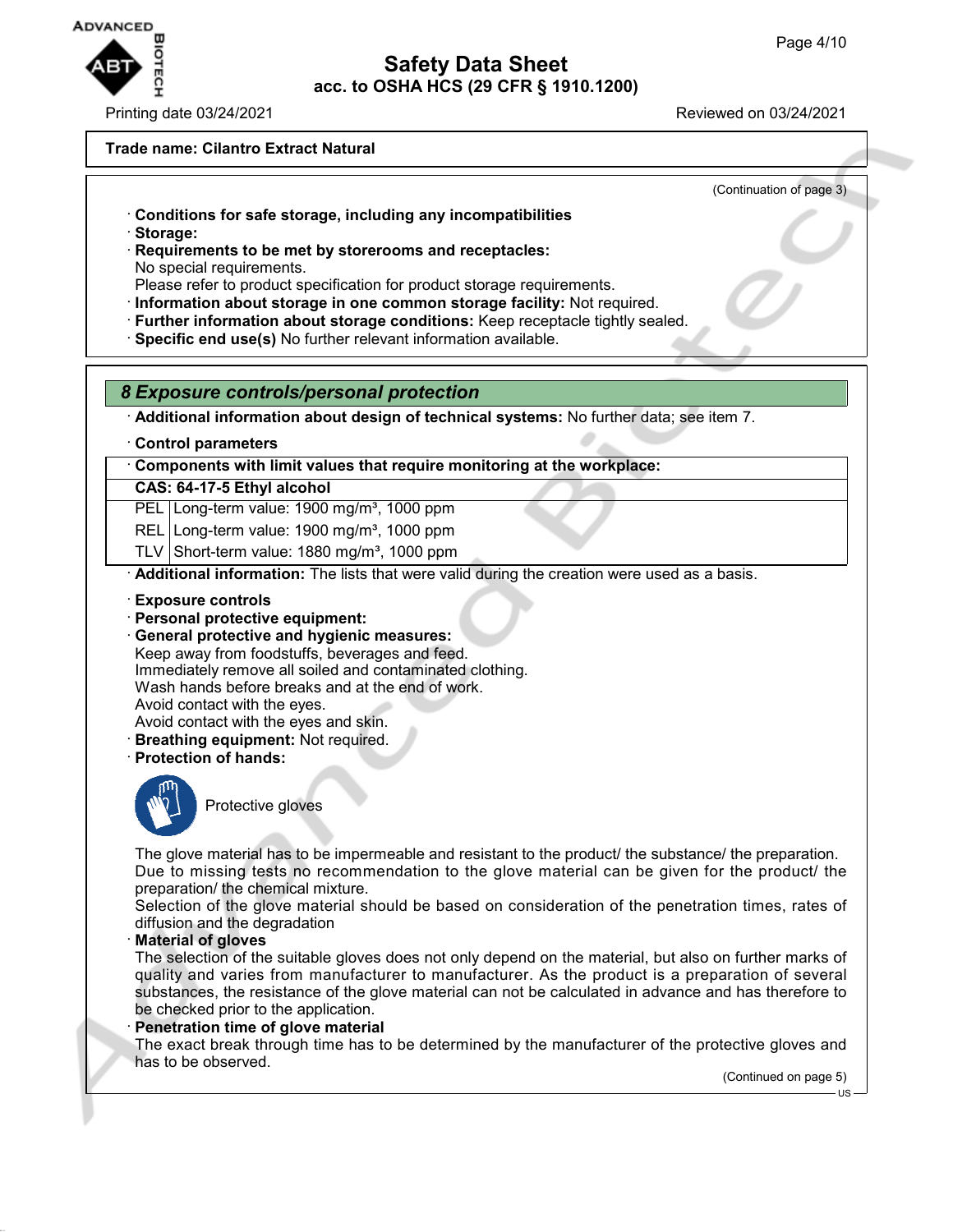

Printing date 03/24/2021 Reviewed on 03/24/2021

# **Trade name: Cilantro Extract Natural** (Continuation of page 4) · **Eye protection:** Tightly sealed goggles *9 Physical and chemical properties* · **Information on basic physical and chemical properties** · **General Information** · **Appearance: Form:** Liquid **Color:** Color: **According to product specification** · Odor: **Odor: According to product specification** · Odor threshold: Not determined. · **pH-value:** Not determined. · **Change in condition Melting point/Melting range:** Undetermined. **Boiling point/Boiling range:** Undetermined. · **Flash point:** 24.2 °C (75.6 °F) · **Flammability (solid, gaseous):** Not applicable. · **Ignition temperature:** 425 °C (797 °F) · **Decomposition temperature:** Not determined. · **Auto igniting:** Product is not selfigniting. · **Danger of explosion:** Product is not explosive. However, formation of explosive air/ vapor mixtures are possible. · **Explosion limits: Lower:** 3.5 Vol % **Upper:** 15 Vol % · **Vapor pressure at 20 °C (68 °F):** 59 hPa (44.3 mm Hg) **• Density at 20 °C (68 °F):** 0.935-0.955 g/cm<sup>3</sup> (7.80258-7.96948 lbs/gal) · **Specific Gravity** 0.935 – 0.955 @ 20 °C (33.7 – 33.7 @ 68 °F) **Relative density Not determined.** · **Vapor density** Not determined. · **Evaporation rate Not determined.** · **Solubility in / Miscibility with**

**Water:** Fully miscible. · **Partition coefficient (n-octanol/water):** Not determined. · **Viscosity: Dynamic:** Not determined.<br> **Kinematic:** Not determined. **Kinematic:** Not determined. (Continued on page 6)

US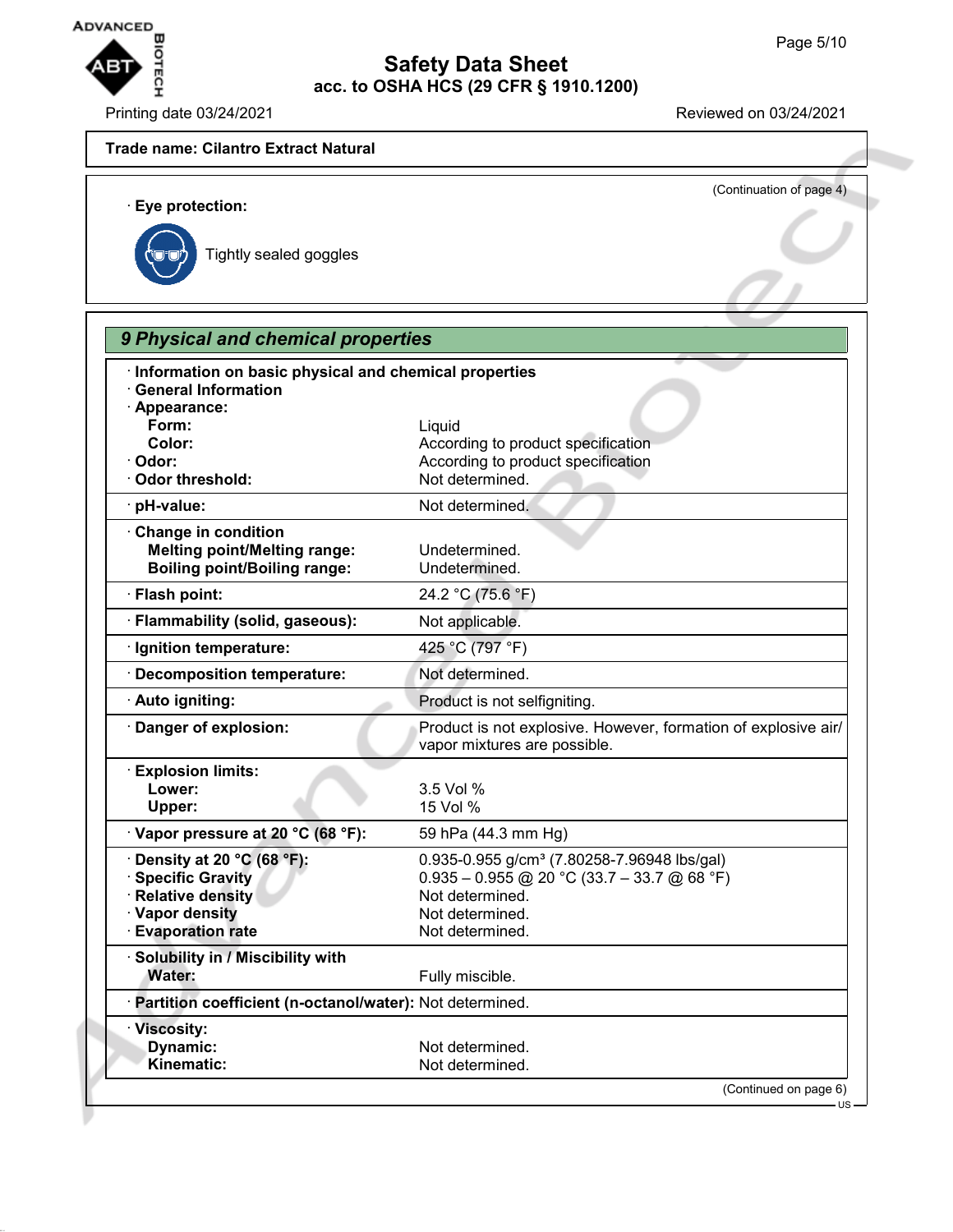

Printing date 03/24/2021 Reviewed on 03/24/2021

#### **Trade name: Cilantro Extract Natural**

|                                                                       |                                                               | (Continuation of page 5) |
|-----------------------------------------------------------------------|---------------------------------------------------------------|--------------------------|
| · Solvent content:<br><b>Organic solvents:</b><br><b>VOC content:</b> | $43.2 \%$<br>$43.20 \%$<br>403.9-412.6 g/l / 3.37-3.44 lb/gal |                          |
| Solids content:                                                       | $0.0\%$                                                       |                          |
| ⋅ Other information                                                   | No further relevant information available.                    |                          |

### *10 Stability and reactivity*

- **Reactivity** No further relevant information available.
- · **Chemical stability**
- · **Thermal decomposition / conditions to be avoided:** No decomposition if used according to specifications.
- · **Possibility of hazardous reactions** No dangerous reactions known.
- · **Conditions to avoid** No further relevant information available.
- · **Incompatible materials:** No further relevant information available.
- · **Hazardous decomposition products:** No dangerous decomposition products known.

## *11 Toxicological information*

- · **Information on toxicological effects**
- · **Acute toxicity:**
- · **Primary irritant effect:**
- · **on the skin:** No irritant effect.
- · **on the eye:** Irritating effect.
- · **Sensitization:** No sensitizing effects known.
- · **Additional toxicological information:**
- The product shows the following dangers according to internally approved calculation methods for preparations:

**irritant** 

· **Carcinogenic categories**

· **IARC (International Agency for Research on Cancer)**

All components have the value 1.

· **NTP (National Toxicology Program)**

None of the ingredients is listed.

### · **OSHA-Ca (Occupational Safety & Health Administration)**

None of the ingredients is listed.

## *12 Ecological information*

- · **Toxicity**
- · **Aquatic toxicity:** No further relevant information available.
- · **Persistence and degradability** No further relevant information available.
- · **Behavior in environmental systems:**
- · **Bioaccumulative potential** No further relevant information available.
- · **Mobility in soil** No further relevant information available.

(Continued on page 7)

US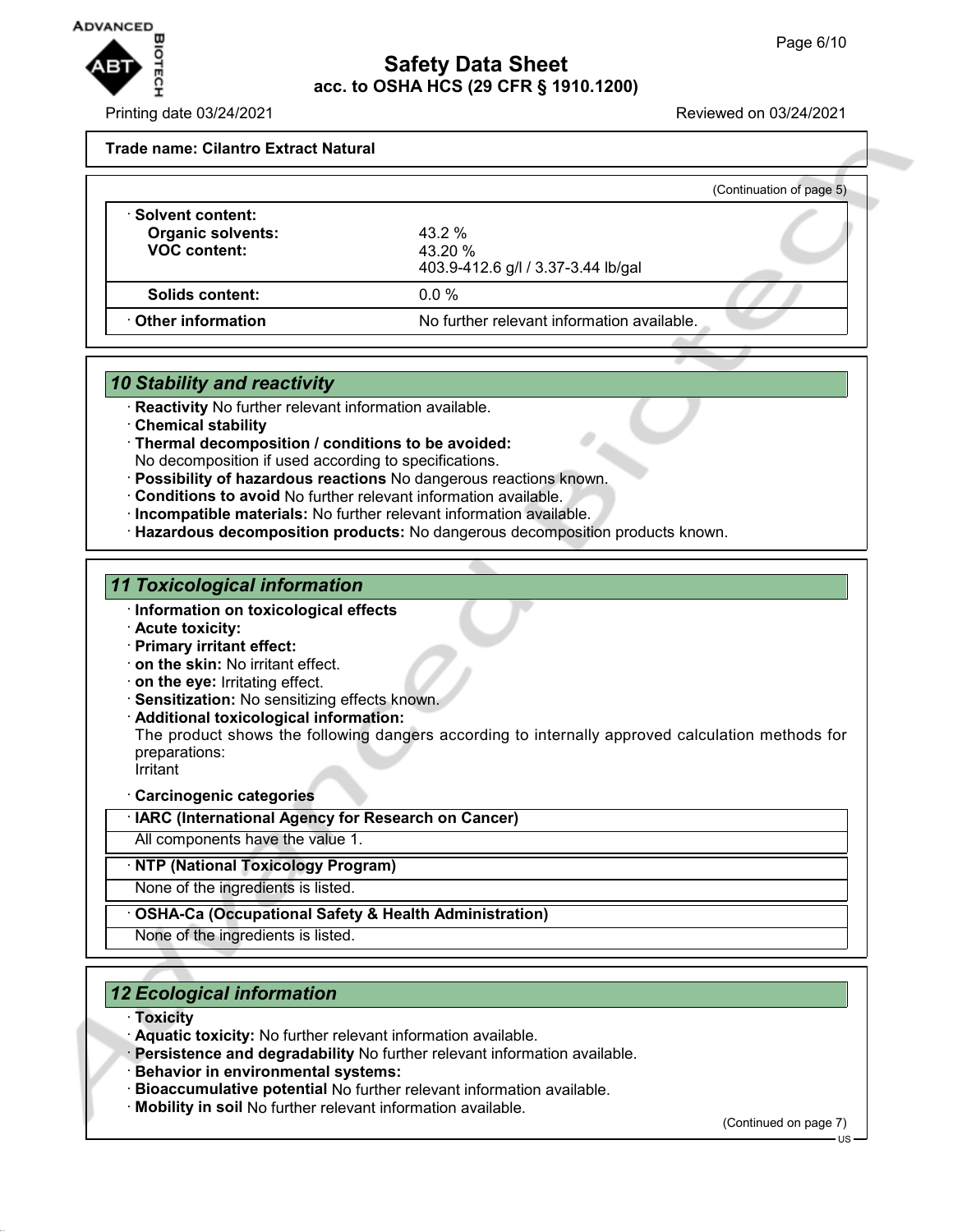

Printing date 03/24/2021 Reviewed on 03/24/2021

(Continuation of page 6)

#### **Trade name: Cilantro Extract Natural**

· **Additional ecological information:**

- · **General notes:**
- Water hazard class 1 (Self-assessment): slightly hazardous for water

Do not allow undiluted product or large quantities of it to reach ground water, water course or sewage system.

- · **Results of PBT and vPvB assessment**
- · **PBT:** Not applicable.
- · **vPvB:** Not applicable.
- · **Other adverse effects** No further relevant information available.

### *13 Disposal considerations*

#### · **Waste treatment methods**

· **Recommendation:**

Must not be disposed of together with household garbage. Do not allow product to reach sewage system.

- · **Uncleaned packagings:**
- · **Recommendation:** Disposal must be made according to official regulations.
- · **Recommended cleansing agent:** Water, if necessary with cleansing agents.

| · UN-Number                             |                                                             |
|-----------------------------------------|-------------------------------------------------------------|
| · DOT, IMDG, IATA                       | <b>UN1197</b>                                               |
| · UN proper shipping name               |                                                             |
| $\cdot$ DOT<br><b>IMDG, IATA</b>        | Extracts, flavoring, liquid<br>EXTRACTS, FLAVOURING, LIQUID |
| · Transport hazard class(es)            |                                                             |
| $\cdot$ DOT                             |                                                             |
|                                         |                                                             |
| · Class<br>· Label                      | 3 Flammable liquids<br>3                                    |
| · IMDG, IATA                            |                                                             |
| <b>Class</b>                            | 3 Flammable liquids                                         |
| · Label                                 | 3                                                           |
| <b>Packing group</b><br>DOT, IMDG, IATA | $\mathbf{III}$                                              |
| <b>Environmental hazards:</b>           | Not applicable.                                             |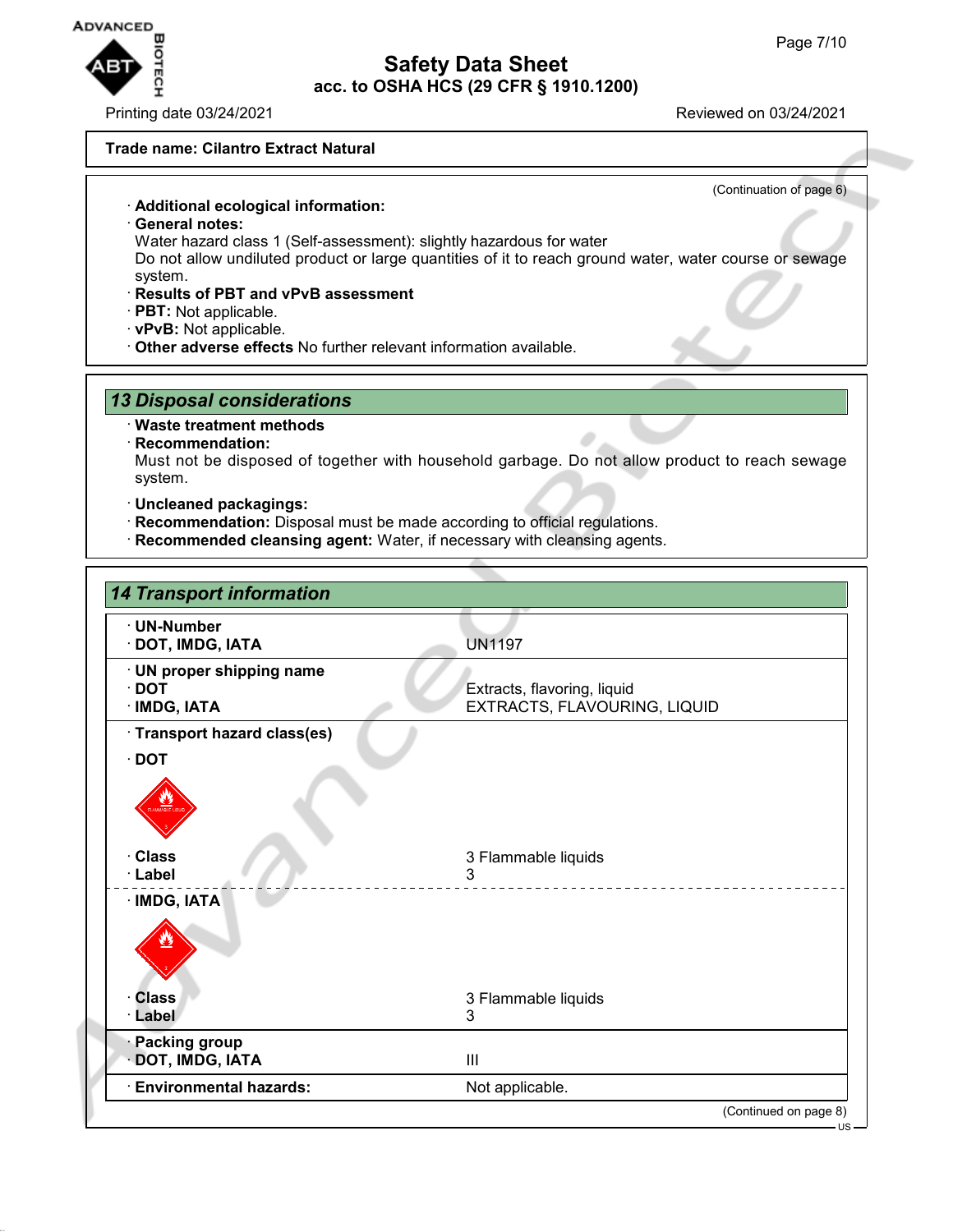

Printing date 03/24/2021 **Reviewed on 03/24/2021** 

| <b>Trade name: Cilantro Extract Natural</b> |  |
|---------------------------------------------|--|
|                                             |  |

|                                                                                    | (Continuation of page 7)                                                                             |
|------------------------------------------------------------------------------------|------------------------------------------------------------------------------------------------------|
| · Special precautions for user<br>· Hazard identification number (Kemler code): 30 | Warning: Flammable liquids                                                                           |
| · EMS Number:                                                                      | $F-E$ , S-D                                                                                          |
| · Stowage Category                                                                 | А                                                                                                    |
| Transport in bulk according to Annex II of<br><b>MARPOL73/78 and the IBC Code</b>  | Not applicable.                                                                                      |
| · Transport/Additional information:                                                |                                                                                                      |
| $\cdot$ DOT                                                                        |                                                                                                      |
| <b>Quantity limitations</b>                                                        | On passenger aircraft/rail: 60 L<br>On cargo aircraft only: 220 L                                    |
| $\cdot$ IMDG                                                                       |                                                                                                      |
| Limited quantities (LQ)                                                            | 5L                                                                                                   |
| <b>Excepted quantities (EQ)</b>                                                    | Code: E1                                                                                             |
|                                                                                    | Maximum net quantity per inner packaging: 30 ml<br>Maximum net quantity per outer packaging: 1000 ml |
| · UN "Model Regulation":                                                           | UN 1197 EXTRACTS, FLAVOURING, LIQUID, 3, III                                                         |
|                                                                                    |                                                                                                      |

| <b>15 Regulatory information</b>                                                                           |                       |
|------------------------------------------------------------------------------------------------------------|-----------------------|
| · Safety, health and environmental regulations/legislation specific for the substance or mixture<br>· Sara |                       |
| Section 355 (extremely hazardous substances):                                                              |                       |
| None of the ingredients is listed.                                                                         |                       |
| Section 313 (Specific toxic chemical listings):                                                            |                       |
| None of the ingredients is listed.                                                                         |                       |
| · TSCA (Toxic Substances Control Act):                                                                     |                       |
| All components have the value ACTIVE.                                                                      |                       |
| <b>Hazardous Air Pollutants</b>                                                                            |                       |
| None of the ingredients is listed.                                                                         |                       |
| · Proposition 65                                                                                           |                       |
| <b>Chemicals known to cause cancer:</b>                                                                    |                       |
| None of the ingredients is listed.                                                                         |                       |
| Chemicals known to cause reproductive toxicity for females:                                                |                       |
| None of the ingredients is listed.                                                                         |                       |
| Chemicals known to cause reproductive toxicity for males:                                                  |                       |
| None of the ingredients is listed.                                                                         |                       |
| Chemicals known to cause developmental toxicity:                                                           |                       |
| All ingredients are listed.                                                                                |                       |
| <b>Carcinogenic categories</b>                                                                             |                       |
| <b>EPA (Environmental Protection Agency)</b>                                                               |                       |
| None of the ingredients is listed.                                                                         |                       |
|                                                                                                            | (Continued on page 9) |

US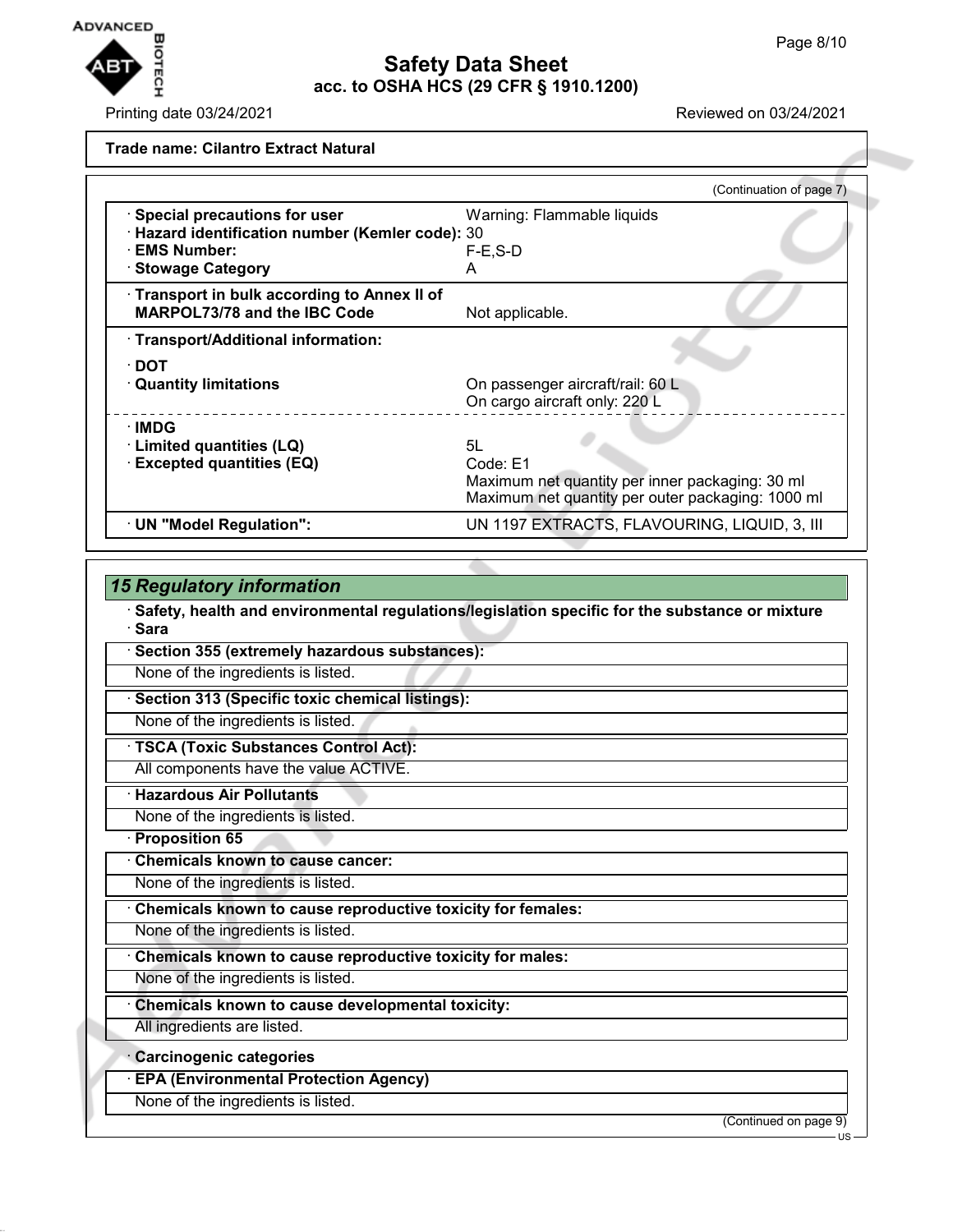

#### Printing date 03/24/2021 Reviewed on 03/24/2021

#### **Trade name: Cilantro Extract Natural**

|                                                                   | (Continuation of page 8)                                                                                                                                                                                                                                                                    |
|-------------------------------------------------------------------|---------------------------------------------------------------------------------------------------------------------------------------------------------------------------------------------------------------------------------------------------------------------------------------------|
| TLV (Threshold Limit Value)                                       |                                                                                                                                                                                                                                                                                             |
| All components have the value A3.                                 |                                                                                                                                                                                                                                                                                             |
|                                                                   | · NIOSH-Ca (National Institute for Occupational Safety and Health)                                                                                                                                                                                                                          |
| None of the ingredients is listed.                                |                                                                                                                                                                                                                                                                                             |
| <b>GHS label elements</b>                                         |                                                                                                                                                                                                                                                                                             |
| <b>Hazard pictograms</b>                                          | Pictograms on label shall be in the shape of a square set at a point and shall include a black hazard<br>symbol on a white background with a red frame sufficiently wide to be clearly visible.<br>The product is classified and labeled according to the Globally Harmonized System (GHS). |
|                                                                   |                                                                                                                                                                                                                                                                                             |
|                                                                   |                                                                                                                                                                                                                                                                                             |
|                                                                   |                                                                                                                                                                                                                                                                                             |
| GHS02<br>GHS07                                                    |                                                                                                                                                                                                                                                                                             |
|                                                                   |                                                                                                                                                                                                                                                                                             |
| <b>Signal word</b> Warning                                        |                                                                                                                                                                                                                                                                                             |
| <b>Hazard statements</b>                                          |                                                                                                                                                                                                                                                                                             |
| H226 Flammable liquid and vapor.                                  |                                                                                                                                                                                                                                                                                             |
| H319 Causes serious eye irritation.<br>· Precautionary statements |                                                                                                                                                                                                                                                                                             |
| P210                                                              | Keep away from heat/sparks/open flames/hot surfaces. - No smoking.                                                                                                                                                                                                                          |
| P <sub>241</sub>                                                  | Use explosion-proof electrical/ventilating/lighting/equipment.                                                                                                                                                                                                                              |
|                                                                   | P303+P361+P353 If on skin (or hair): Take off immediately all contaminated clothing. Rinse skin with                                                                                                                                                                                        |
| water/shower.                                                     |                                                                                                                                                                                                                                                                                             |
|                                                                   | P305+P351+P338 If in eyes: Rinse cautiously with water for several minutes. Remove contact lenses, if                                                                                                                                                                                       |
|                                                                   | present and easy to do. Continue rinsing.                                                                                                                                                                                                                                                   |
| P403+P235                                                         | Store in a well-ventilated place. Keep cool.                                                                                                                                                                                                                                                |
| P501<br>regulations.                                              | Dispose of contents/container in accordance with local/regional/national/international                                                                                                                                                                                                      |
|                                                                   |                                                                                                                                                                                                                                                                                             |

## *16 Other information*

This information is based on our present knowledge. However, this shall not constitute a guarantee for any specific product features and shall not establish a legally valid contractual relationship.

- · **Relevant phrases** H225 Highly flammable liquid and vapor. H319 Causes serious eye irritation.
- · **Department issuing SDS:** Product Safety Department
- · **Contact:** Product Safety Department productsafety@adv-bio.com
- · **Date of preparation / last revision** 03/24/2021 / -
- · **Abbreviations and acronyms:** ADR: Accord relatif au transport international des marchandises dangereuses par route (European Agreement Concerning the International Carriage of Dangerous Goods by Road) IMDG: International Maritime Code for Dangerous Goods DOT: US Department of Transportation IATA: International Air Transport Association EINECS: European Inventory of Existing Commercial Chemical Substances ELINCS: European List of Notified Chemical Substances CAS: Chemical Abstracts Service (division of the American Chemical Society)

(Continued on page 10)

US